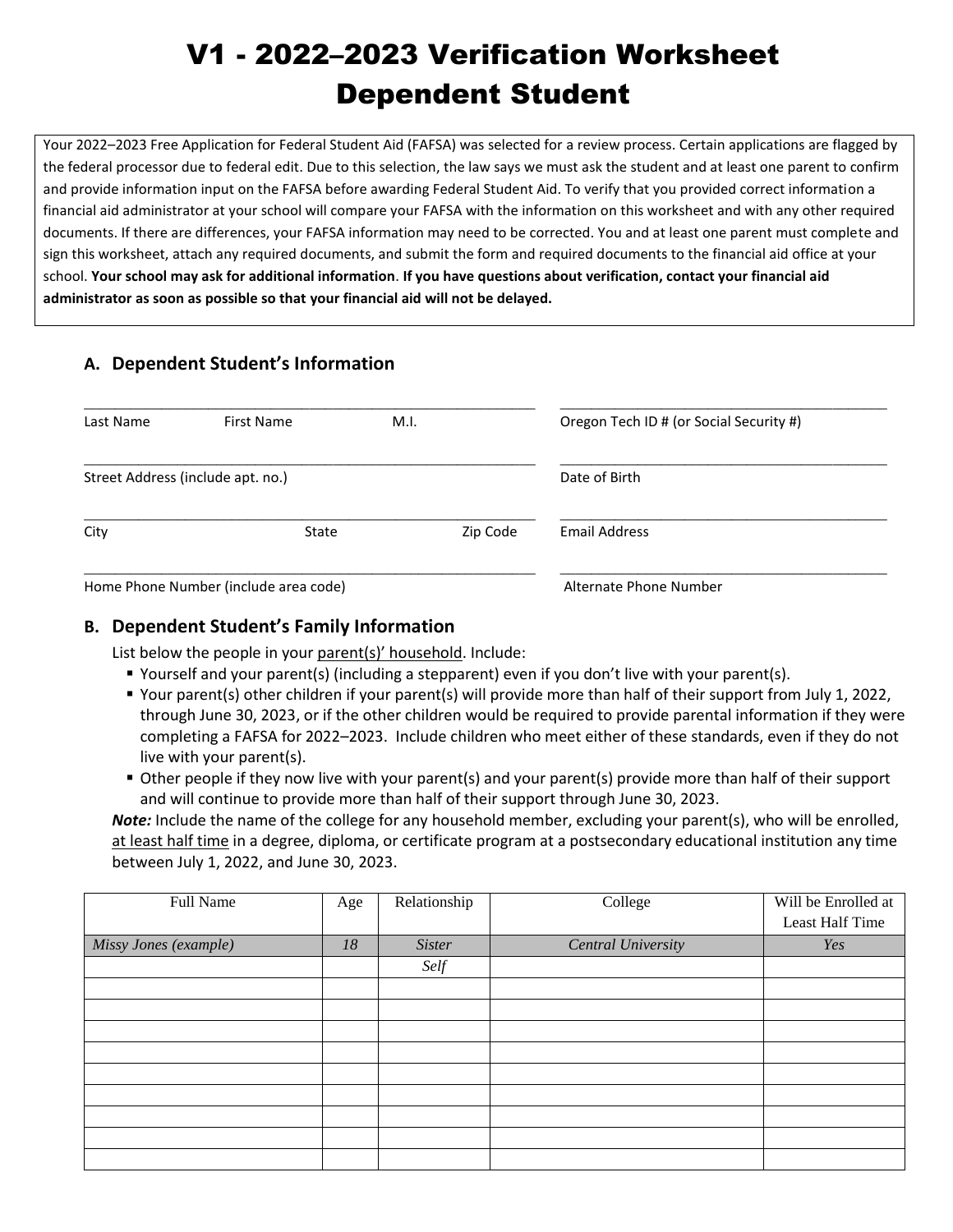Instructions for using the IRS Data Retrieval Tool on the FAFSA:

If you have not already used the tool:

- Go to FAFSA.gov and log in to your FAFSA record
- Select "Make FAFSA Corrections"
- Go to the **Financial Information** section of the form.
- Follow the instructions to determine if you are eligible to use the IRS Data Retrieval Tool and select **Link to IRS**.
- Enter in required fields and submit. Once information populates, check the box allowing the above information to transfer to the FAFSA and select **Transfer Now**. Make sure you and your parent have **signed and resubmitted** the FAFSA.

Instructions for retrieving Tax Transcripts or Non-Filing Letter:

- Go to www.irs.gov
- Select Get Your Tax Record
- Click on Get Transcript by MAIL or ONLINE
- Enter in required information and select continue (if you filed Married filing Joint make sure you are entering in the information for the first person listed on the tax return)
- Under type of transcript select Return Transcript or Non-Filing Letter and for tax year select 2020 then continue

#### **C. Dependent Student's Income Information to Be Verified**

Check the box that applies: (Only one box in this section needs to be selected)

I, the student, have used the **IRS Data Retrieval Tool** on FAFSA to transfer my 2020 IRS income information into my FAFSA on \_\_\_\_\_\_\_\_\_\_\_\_\_\_\_\_\_\_\_\_\_\_\_\_\_\_\_\_\_\_\_\_. (*See instructions above for using the Data Retrieval Tool) (Date Data Retrieval Completed)*

**\*\*Using the Data Retrieval option ensures a faster processing time for verification by the Oregon Tech financial aid office\*\***

The student's 2020 **signed** IRS Tax Returns or IRS Tax Return Transcript(s) is attached**.** *(See instructions above for getting IRS Tax Transcripts)*

 $\Box$ I amended my 2020 Federal Tax Return or Filed Jointly and am now Single. If a filer completed an amended tax return, the financial aid office will need a signed IRS Tax Return or Tax Return Transcript **and** a signed copy of the filed 1040x. If a filer completed a joint tax return but is now single because of a divorce, separation, or death of spouse, the W-2 forms for all income showing on the tax return transcript are required. A tax return transcript is required; **the IRS Data Retrieval Tool will be insufficient in this situation.**

Student was employed in 2020 and **was NOT required to file a Federal Tax Return** and has attached copies of all 2020 W-2 forms issued to you by employers. List every employer and amount earned for 2020 below:

| <b>Student Name</b> | Employer's Name        | 2020 Amount Earned |
|---------------------|------------------------|--------------------|
| Missy Jones         | Suzie's Auto Body Shop | \$2000.00          |
|                     |                        |                    |
|                     |                        |                    |
|                     |                        |                    |

Student **was not employed and had no income earned from work in 2020**.